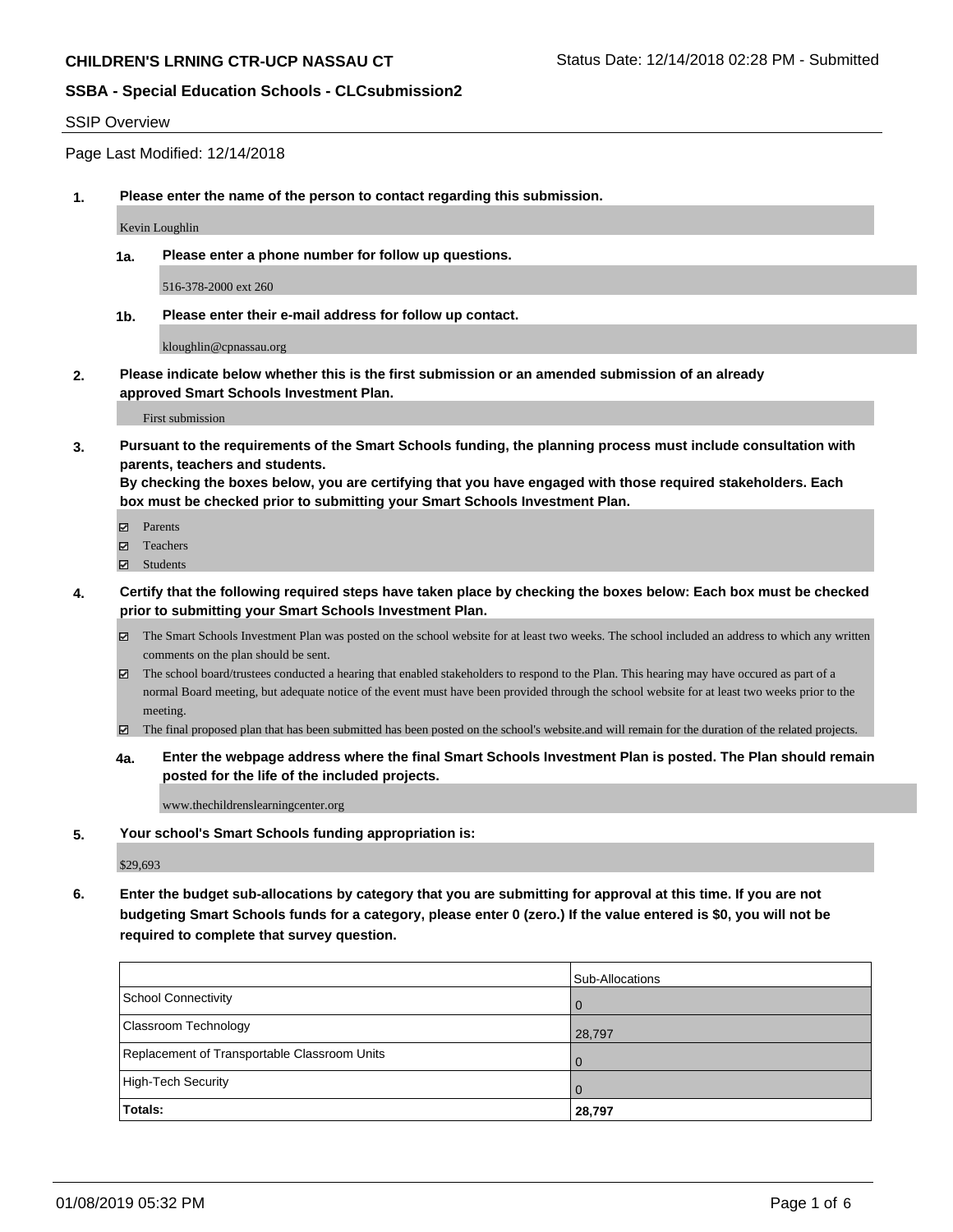School Connectivity

Page Last Modified: 07/28/2018

**1. Describe how you intend to use Smart Schools funds for high-speed broadband and/or wireless connectivity projects in school buildings.**

(No Response)

**2. Describe how the school plans to use digital connectivity and technology to improve teaching and learning.**

(No Response)

**3. Does your School Connectivity project require new construction or substantially altered space and result in capitalized cost in excess of \$100,000?**

No

**4. If you are submitting an allocation for School Connectivity complete this table.**

**Note that the calculated Total at the bottom of the table must equal the Total allocation for this category that you entered in the SSIP Overview overall budget.** 

|                                            | Sub-Allocation |
|--------------------------------------------|----------------|
| Network/Access Costs                       | (No Response)  |
| <b>Outside Plant Costs</b>                 | (No Response)  |
| School Internal Connections and Components | (No Response)  |
| <b>Professional Services</b>               | (No Response)  |
| Testing                                    | (No Response)  |
| <b>Other Upfront Costs</b>                 | (No Response)  |
| <b>Other Costs</b>                         | (No Response)  |
| Totals:                                    | 0              |

**5. Please detail the type, quantity, per unit cost and total cost of the eligible items under each sub-category. This is especially important for any expenditures listed under the "Other" category. All expenditures must be eligible for tax-exempt financing to be reimbursed with Smart Schools funds. Sufficient detail must be provided so that we can verify this is the case. If you have any questions, please contact us directly through smartschools@nysed.gov. Add rows under each sub-category for additional items, as needed.**

| Select the allowable expenditure | Item to be purchased | Quantity      | Cost per Item | <b>Total Cost</b> |
|----------------------------------|----------------------|---------------|---------------|-------------------|
| type.                            |                      |               |               |                   |
| Repeat to add another item under |                      |               |               |                   |
| each type.                       |                      |               |               |                   |
| (No Response)                    | (No Response)        | (No Response) | (No Response) | (No Response)     |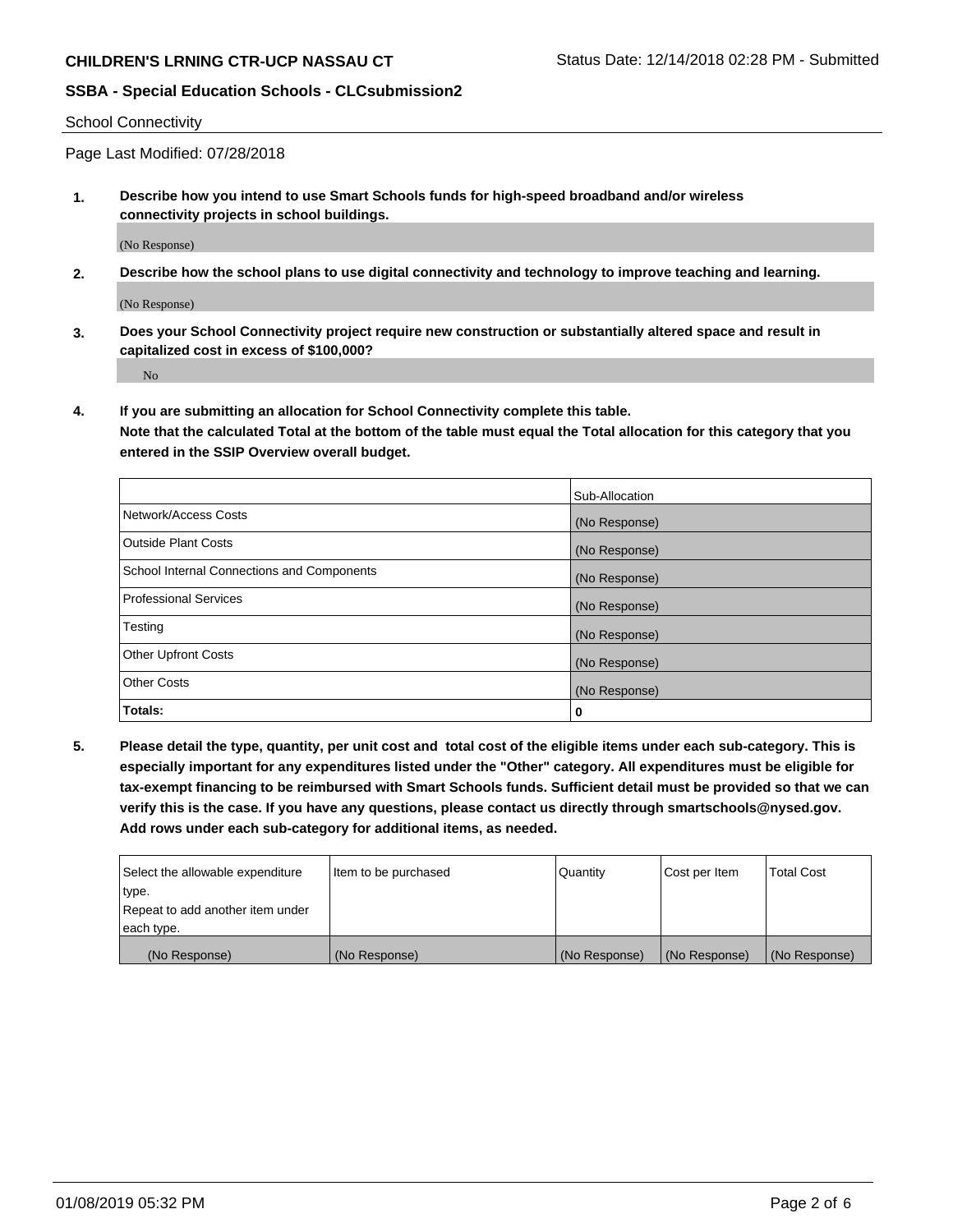Classroom Learning Technology Equipment (Devices)

Page Last Modified: 12/14/2018

#### **1. Describe the devices you intend to purchase and their compatibility with existing or planned platforms or systems.**

CLC would purchase Dell 7450 computers that would be used in the classroom along with existing SMART boards. All computers would be compatible with CLC's existing network through cable and wireless access points. CLC's existing IT department would continue to maintain and support all CLC computers.

### **2. Describe how the proposed technology purchases will improve teaching and learning inside or outside of the classroom.**

CLC would purchase Dell 7450 computers that would be used in the classroom along with existing SMART board technology to allow CLC special education students access to many web resources. The computers would allow CLC teachers to develop lessons that would address the individual differences of CLC's students. New computers would give greater access to more current technologies and software. New modified and adapted equipment would allow students to answer questions and interact during lessons in ways that address each students respective deficits. These computers would allow speech language pathologists to use specialized programs that encourage learning and elicit responses from individual students with speech language delays.

**3. To ensure the sustainability of technology purchases made with Smart Schools funds, schools must have a plan to maintain and support technology purchases reimbursed with Smart Schools funds. This sustainability plan should support recurring costs of use that are ineligible for Smart Schools funding such as device maintenance, technical support, Internet and wireless fees, maintenance of hotspots, staff professional development, building maintenance and the replacement of incidental items.**

 $\boxtimes$  By checking this box, you certify that the school has a sustainability plan as described above.

**4. Schools must ensure that devices purchased with Smart Schools funds will be distributed, prepared for use, maintained and supported appropriately. Schools must maintain detailed device inventories in accordance with generally accepted accounting principles.**

 $\boxtimes$  By checking this box, you certify that the school has a distribution and inventory management plan and system in place.

- **5. Schools must contact the SUNY/CUNY teacher preparation program that supplies the largest number of its new teachers to request advice on innovative uses and best practices at the intersection of pedagogy and educational technology.**
	- By checking this box, you certify that you have contacted the SUNY/CUNY teacher preparation program that supplies the largest number of your new teachers to request advice on these issues.
	- **5a. Please enter the name of the SUNY or CUNY Institution that you contacted.**

Fredonia State University of NY

**5b. Enter the primary Institution phone number.**

716-673-3311

**5c. Enter the name of the contact person with whom you consulted and/or will be collaborating with on innovative uses of technology and best practices.**

Dr. Christine Givner

**6. If you are submitting an allocation for Classroom Educational Technology, complete this table. Note that the calculated Total at the bottom of the table must equal the Total allocation for this category that you entered in the SSIP Overview overall budget.**

|                         | Sub-Allocation |
|-------------------------|----------------|
| Interactive Whiteboards | (No Response)  |
| Computer Servers        | (No Response)  |
| Desktop Computers       | 28,797         |
| Laptop Computers        |                |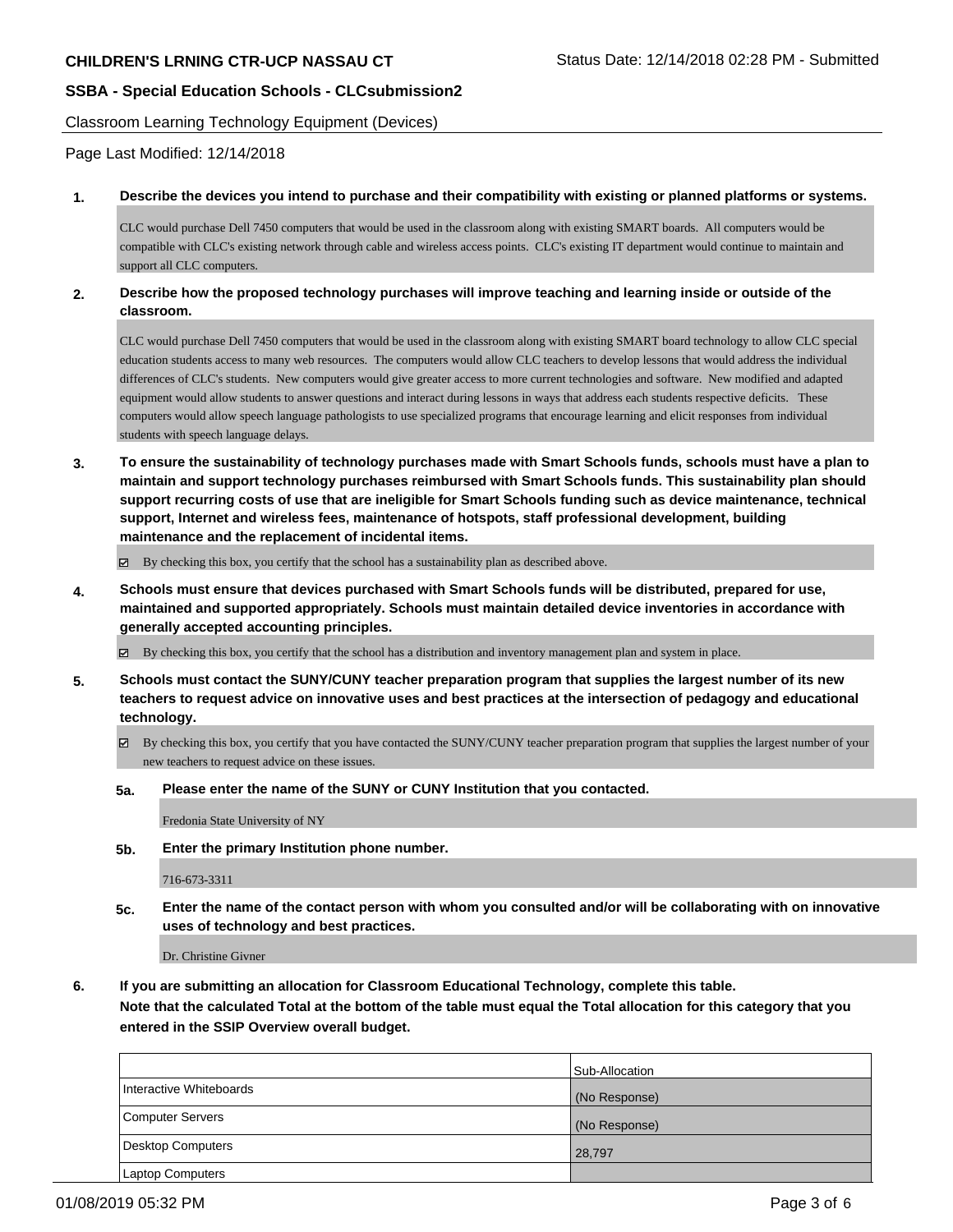Classroom Learning Technology Equipment (Devices)

Page Last Modified: 12/14/2018

|                    | Sub-Allocation |
|--------------------|----------------|
|                    | (No Response)  |
| Tablet Computers   | (No Response)  |
| <b>Other Costs</b> | (No Response)  |
| Totals:            | 28,797         |

**7. Please detail the type, quantity, per unit cost and total cost of the eligible items under each sub-category. This is especially important for any expenditures listed under the "Other" category. All expenditures must be capital bond eligible to be reimbursed with Smart Schools funds. If you have any questions, please contact us directly through smartschools@nysed.gov.**

**Add rows under each sub-category for additional items, as needed.**

| Select the allowable expenditure | Item to be purchased | Quantity | Cost per Item | <b>Total Cost</b> |
|----------------------------------|----------------------|----------|---------------|-------------------|
| 'type.                           |                      |          |               |                   |
| Repeat to add another item under |                      |          |               |                   |
| each type.                       |                      |          |               |                   |
| <b>Desktop Computers</b>         | <b>Dell 7450</b>     | 29       | 993           | 28,797            |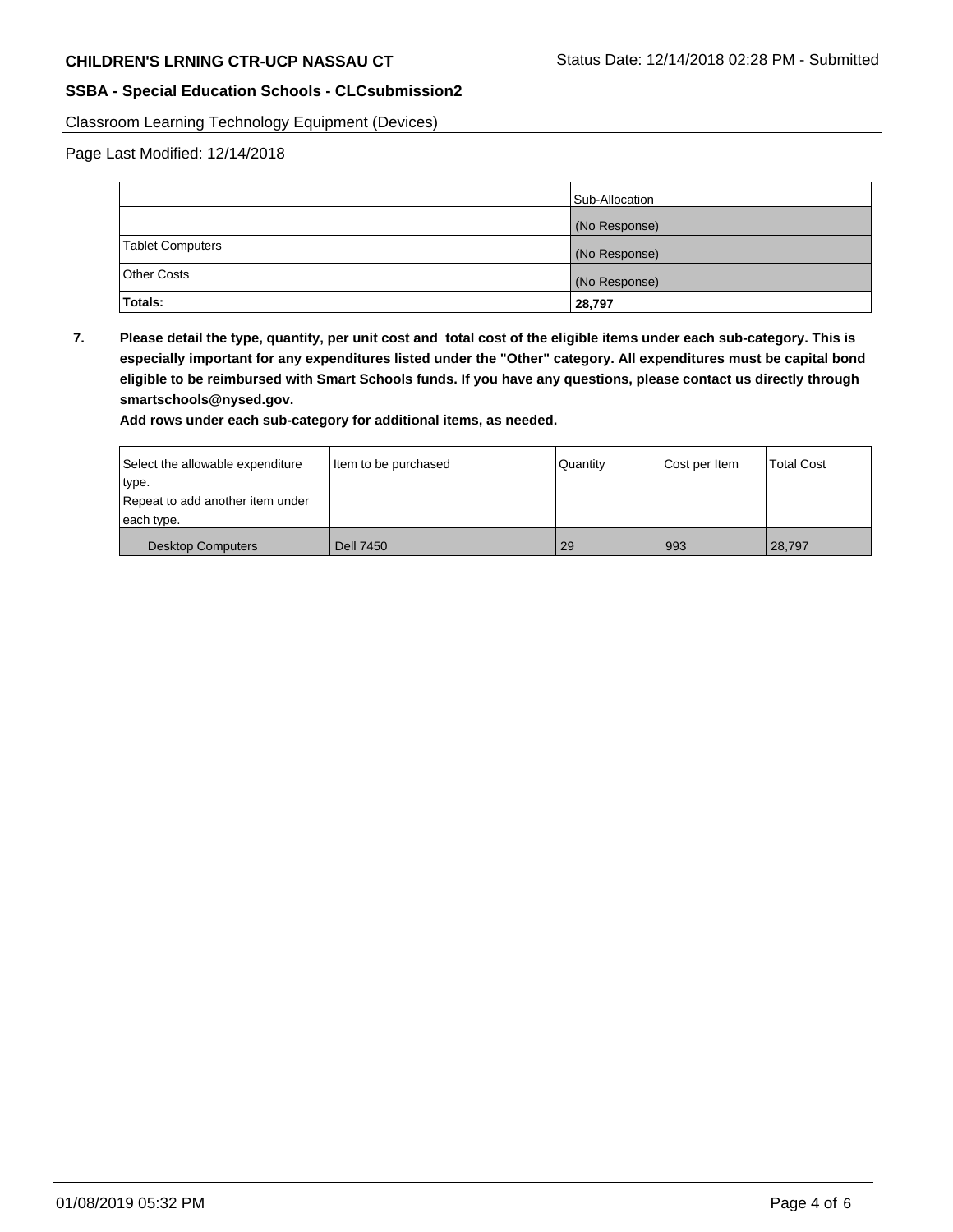Replace/Modernize Transportable Classrooms

Page Last Modified: 07/28/2018

**1. Describe the school's plan to construct, enhance or modernize education facilities to provide high-quality instructional space by replacing transportable classrooms.**

(No Response)

**2. Does your Classroom Trailer project require new construction or substantially altered space and result in capitalized cost in excess of \$100,000?**

(No Response)

**3. If you have made an allocation for Replace Transportable Classrooms, complete this table. Note that the calculated Total at the bottom of the table must equal the Total allocation for this category that you entered in the SSIP Overview overall budget.**

|                                                | Sub-Allocation |
|------------------------------------------------|----------------|
| Construct New Instructional Space              | (No Response)  |
| Enhance/Modernize Existing Instructional Space | (No Response)  |
| Other Costs                                    | (No Response)  |
| Totals:                                        | 0              |

**4. Please detail the type, quantity, per unit cost and total cost of the eligible items under each sub-category. This is especially important for any expenditures listed under the "Other" category. All expenditures must be capital bond eligible to be reimbursed with Smart Schools funds. If you have any questions, please contact us directly through smartschools@nysed.gov.**

**Add rows under each sub-category for additional items, as needed.**

| Select the allowable expenditure | Item to be purchased | Quantity      | Cost per Item | Total Cost    |
|----------------------------------|----------------------|---------------|---------------|---------------|
| type.                            |                      |               |               |               |
| Repeat to add another item under |                      |               |               |               |
| each type.                       |                      |               |               |               |
| (No Response)                    | (No Response)        | (No Response) | (No Response) | (No Response) |